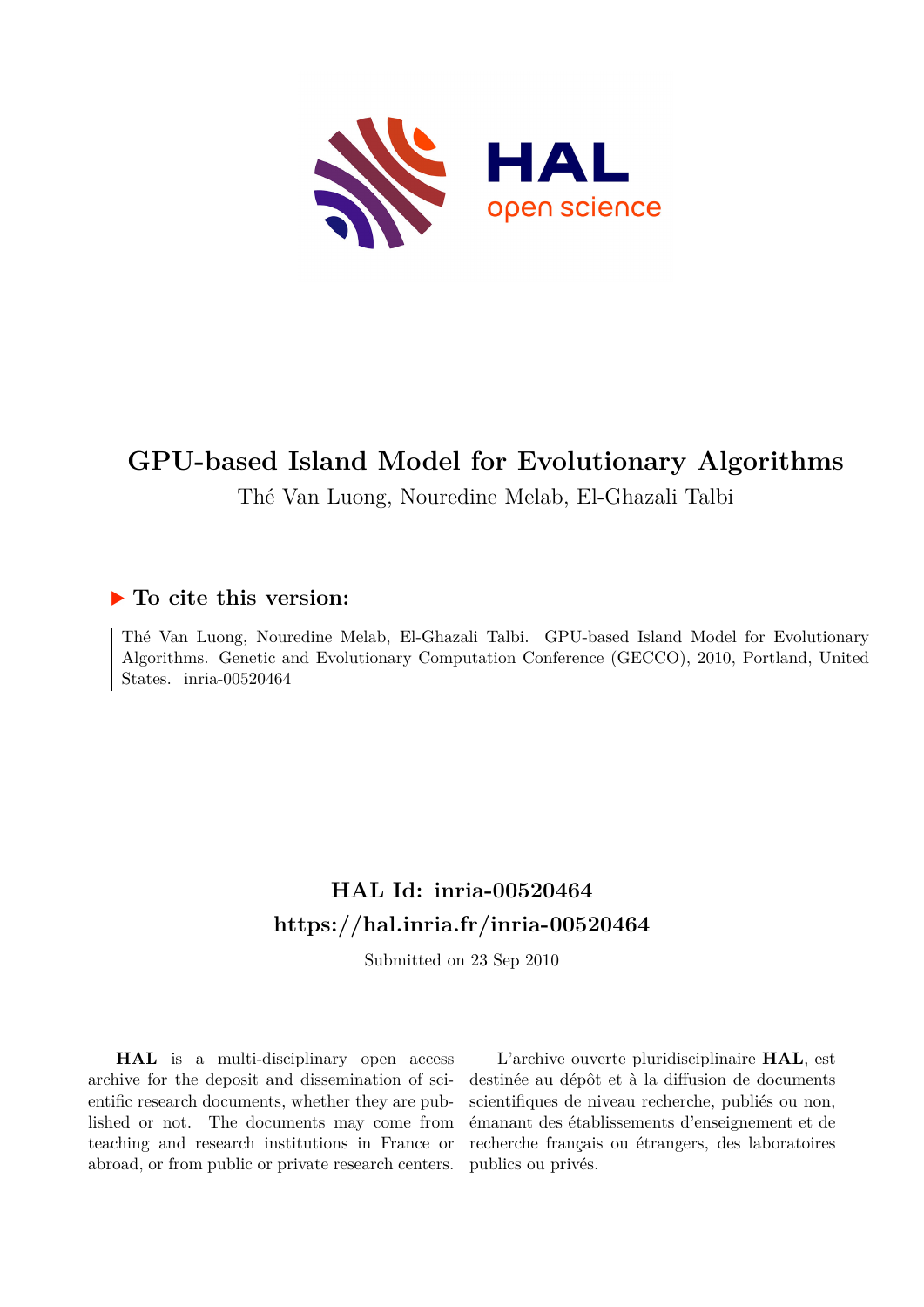## **GPU-based Island Model for Evolutionary Algorithms**

Thé Van Luong INRIA Dolphin Project Opac LIFL CNRS 40 avenue Halley Villeneuve d'Ascq, France The-Van.Luong@inria.fr

Nouredine Melab INRIA Dolphin Project Opac LIFL CNRS 40 avenue Halley Villeneuve d'Ascq, France Nouredine.Melab@lifl.fr

El-Ghazali Talbi INRIA Dolphin Project Opac LIFL CNRS 40 avenue Halley Villeneuve d'Ascq, France El-Ghazali.Talbi@lifl.fr

## **ABSTRACT**

The island model for evolutionary algorithms allows to delay the global convergence of the evolution process and encourage diversity. However, solving large size and time-intensive combinatorial optimization problems with the island model requires a large amount of computational resources. GPU computing is recently revealed as a powerful way to harness these resources. In this paper, we focus on the parallel island model on GPU. We address its re-design, implementation, and associated issues related to the GPU execution context. The preliminary results demonstrate the effectiveness of the proposed approaches and their capabilities to fully exploit the GPU architecture.

## **Categories and Subject Descriptors**

G.1.6 [Mathematics of Computing]: Numerical Analysis—Optimization

### **General Terms**

Algorithms, Design

## **Keywords**

Island model, parallel, GPU

## **1. INTRODUCTION**

In the last decades, evolutionary algorithms (EAs) have been successfully applied to solve optimization problems. Different models have been proposed in the literature for the design and implementation of EAs [11]. The island model (IM) allows to provide more effective, diversified and robust solutions by delaying the global convergence. Nevertheless, as the mechanism may be CPU time-consuming, it is not often fully exploited in practice. Indeed, for a significant number of islands, experiments with the IM for EAs are often stopped before the convergence is reached. That is the reason why, in designing IM for EAs, there is often a

Copyright 2010 ACM 978-1-4503-0072-8/10/07 ...\$10.00.

compromise between the number of islands to use and the computational complexity to explore it. As a consequence, only the use of parallelism allows to deal with such highly computationally expensive process.

Nowadays, GPU computing is recognized as a powerful way to achieve high-performance on long-running scientific applications [10]. With the arrival of the general-purpose computation on graphics processings units (GPGPU), EAs on GPU have generated a growing interest. Many works on GPU have been proposed: genetic algorithm [12], genetic programming [2] and evolutionary programming [13].

Designing IMs for EAs for solving real-world optimization problems are good challenges for GPU computing. Regarding previous works on IMs on GPU, in [3, 5], CPU and GPU simultaneously evaluate one separate local population with basic two-directional exchange mechanisms. This approach is used to reduce the overall run time beyond what is achieved by tackling the evaluation stage alone. However, due to many data transfers between the CPU and the GPU and a non-optimal task distribution, the performance of such approach might be limited. On the other hand, during the GPU competition of GECCO 2009, one submission entry [9] presents some technical details of an island model entirely hard-coded on GPU with a ring-like topology. Nevertheless, the evolutionary operators implemented on GPU are only specific to a particular class of problems, and the validity of the experiments works only on an assumption of a small size of problems.

To the best of our knowledge, GPU-based IMs have never been deeply studied and no general models can be outlined from previous works. Indeed, the design of GPU-based EAs often involves the cost of a sometimes painful apprenticeship of parallelization techniques and GPU computing technologies. In order to free from such burden those who are unfamiliar with those advanced features, general models must be provided for replicability.

In this paper, we contribute with the entire re-design of the IM on GPU by specifying its different parameters taking into account the particular features related to both the EA process and the GPU computing. More exactly, we propose three different general schemes for building efficient IMs for EAs on GPU. The first scheme combines the IM with the parallel evaluation of the population on GPU which is the simplest way to broach an EA on GPU and has been conducted in many related works of EAs on GPU. In the second scheme, the evolutionary process of each island is fully distributed on GPU. The third scheme is an extension of the second one using fast on-chip shared memory.

Permission to make digital or hard copies of all or part of this work for personal or classroom use is granted without fee provided that copies are not made or distributed for profit or commercial advantage and that copies bear this notice and the full citation on the first page. To copy otherwise, to republish, to post on servers or to redistribute to lists, requires prior specific permission and/or a fee.

*GECCO'10,* July 7–11, 2010, Portland, Oregon, USA.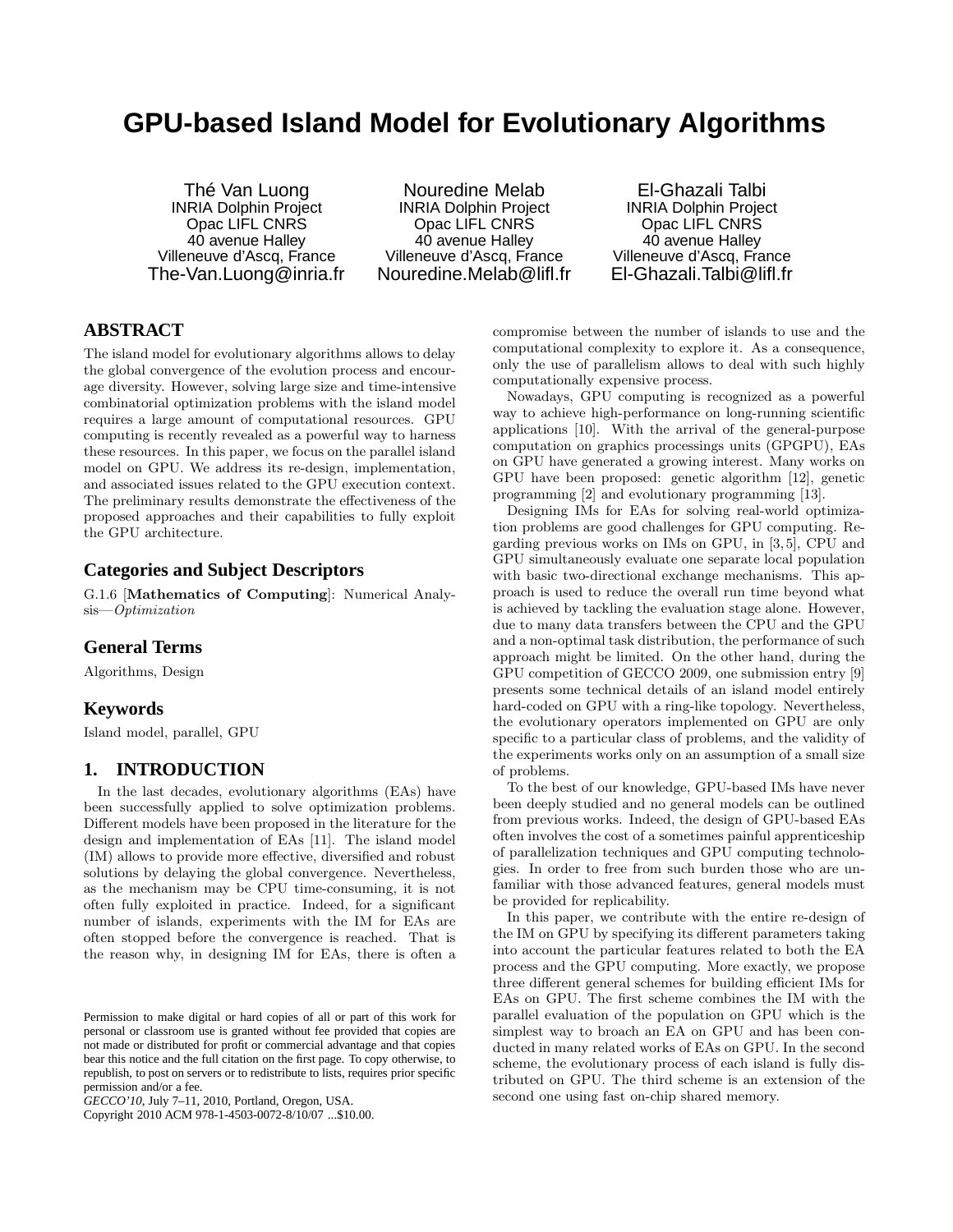In comparison with the first scheme, the advantage of the full distribution of the evolutionary process on GPU is to reduce the CPU/GPU memory copy latency. However, its achievement is particularly challenging since many relative issues must be faced such as the threads synchronization, the optimization of data transfer between the different memories, the capacity constraints of these memories, etc. Therefore, in the fully distributed schemes, we propose to re-visit the existing parameters of the IM (number of islands, migration topology and frequency, number of migrants, emigration/immigration policy) according to the GPU characteristics.

The remainder of the paper is organized as follows: Section 2 highlights the parallel IM for EAs and the GPU architecture. In Section 3, the three proposed schemes for the design of the IM on GPU are presented. The issues related to the full distribution of the evolutionary process on GPU are discussed in Section 4. To validate the approaches presented in this paper, Section 5 reports the performance results obtained for a continuous optimization problem. Finally, a discussion and some conclusions of this work are drawn in Section 6.

## **2. PARALLEL ISLAND MODEL AND GPU COMPUTING**

## **2.1 Parallel Island Model**

For non-trivial problems, executing the reproductive cycle of a simple EA on long individuals and/or large populations requires high computational resources. Consequently, a variety of algorithmic issues are being studied to design efficient EAs. These issues usually consist of defining new operators, hybrid algorithms, parallel models, and so on. Parallelism arises naturally when dealing with populations, since each of the individuals belonging to it is an independent unit. Due to this, the performance of population-based algorithms is specially improved when running in parallel.

Basically, three major parallel models for EAs can be distinguished: the parallel evaluation of the population, the distributed evaluation of a single solution and the island (a)synchronous cooperative model. A review of the parallel paradigms is proposed in [1, 11] for EAs.

In this paper, we focus on the Island (a)synchronous cooperative model (see Fig. 1). In this latter, different EAs are simultaneously deployed to cooperate for computing better and robust solutions. They exchange in  $a(n)$  (a)synchronous way genetic stuff to diversify the search. The objective is to allow the delay of the global convergence, especially when the EAs are heterogeneous regarding the variation operators. The migration of individuals follows a policy defined by few parameters:

- Exchange topology: The topology specifies for each island its neighbors with respect to the migration process. In other words, it indicates for each island the other islands to which it may send its emigrants, and the ones from which it may receive immigrants). Different well-known topologies are proposed such as ring, mesh, torus, hypercube, etc.
- Number of emigrants: This parameter is often defined either as a percentage of the population size or as a fixed number of individuals.



Figure 1: The cooperative island model of evolutionary algorithms.

- Emigrants selection policy: The selection policy indicates in a deterministic or stochastic way how to select emigrant individuals from the source island. Different selection policies are defined in the literature: roulette wheel, ranking, stochastic or deterministic tournaments, uniform sampling, etc.
- Replacement/integration policy: Symmetrically, the replacement policy defines how to integrate the immigrant individuals in the population. Different replacement strategies may be used including EP-like stochastic replacement, tournaments, elitist and pure random replacements.
- Migration decision criterion: Migration can be decided either periodically or according to a given criterion. Periodic decision making consists in performing the migration by each EA at a fixed or user defined frequency.

### **2.2 GPU Computing**

With the recent advances in parallel computing particularly based on GPU computing, the IM has to be re-visited from the design and implementation points of view. Driven by the demand for high-definition 3D graphics on personal computers, GPUs have evolved into a highly parallel, multithreaded and many-core environment. Indeed, this architecture provides tremendous computational horsepower and very high memory bandwidth compared to traditional CPUs. Since more transistors are devoted to data processing rather than data caching and flow control, GPU is specialized for compute-intensive and highly parallel computation. A complete review of GPU architecture can be found in [10].

In GPGPU, the CPU is considered as a host and the GPU is used as a device coprocessor. This way, each GPU has its own memory and processing elements that are separate from the host computer. Data must be transferred between the memory space of the host and the memory of GPU during the execution of programs. In EAs, the types of data which are manipulated are the population representation.

Memory transfer from CPU to GPU device memory is a synchronous operation which is time consuming. In the case of EAs, memory copying operations from CPU to GPU are essentially the duplication operations of the population of solutions. Bus bandwidth and latency between CPU and GPU can significantly decrease the performance of the search, so data transfers must be minimized.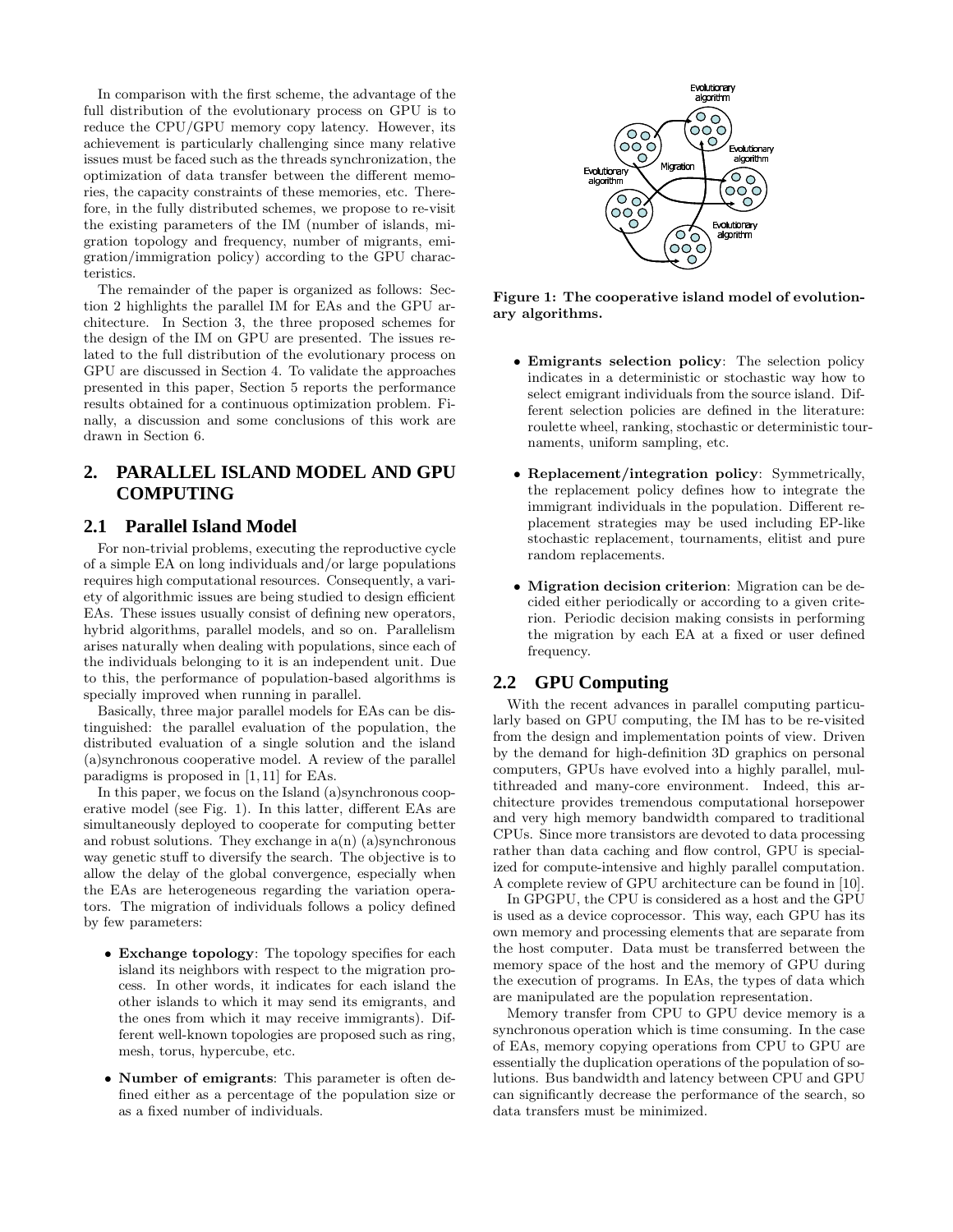Each processor device on GPU supports the single program multiple data (SPMD) model, i.e. multiple processors simultaneously execute the same program on different data. For achieving this, the concept of kernel is defined. The kernel is a function callable from the host and executed on the specified device by several processors in parallel.

This kernel handling is dependent of the general-purpose language. For instance, CUDA or OpenCL are parallel computing environments which provide an application programming interface. These toolkits introduce a model of threads which provides an easy abstraction for single-instruction and multiple-data (SIMD) architecture. A thread on GPU can be seen as an element of the data to be processed. Compared to CPU threads, GPU threads are lightweight. That means that changing the context between two threads is not a costly operation.

Regarding their spatial organization, threads are organized within so called thread blocks. A kernel is executed by multiple equally threaded blocks. Blocks can be organized into a one-dimensional or two-dimensional grid of thread blocks, and threads inside a block are grouped in a similar way. All the threads belonging to the same thread block will be assigned as a group to a single multiprocessor, while different thread blocks can be assigned to different multiprocessors. As a consequence, regarding EAs, a natural mapping is to associate one GPU thread with an individual of the population.

## **3. SCHEMES FOR THE ISLAND MODEL ON GPU ARCHITECTURES**

In this section, the focus is on the re-design of the IM presented in Section 2.1. To accomplish this, we propose three different schemes allowing a clear separation of the GPU memory hierarchical management concepts.

## **3.1 Scheme of the Parallel Evaluation of the Population on GPU**

A first natural scheme for the design and the implementation of the IM is based on a combination with the parallel evaluation of the population model on GPU. Indeed, in general, evaluating a fitness function for every individual is frequently the most costly operation of the EA. Therefore, in this scheme, task distribution is clearly defined: the CPU manages the whole sequential EA process for each island and the GPU is dedicated only to the parallel evaluation of solutions. Fig. 2 shows the principle of the parallel evaluation of one island on GPU.

First, the CPU sends a certain number of individuals to be evaluated to the GPU via the global memory and then these solutions are processed on GPU. Regarding the kernel thread organization, as quoted above, a GPU is organized following the SPMD model, meaning that multiple autonomous processors simultaneously execute the same program at independent points. Therefore, each GPU thread associated with one individual executes the same evaluation function kernel. Finally, results of the evaluation function are returned back to the host via the global memory.

This way, the GPU is used as a coprocessor in a synchronous manner. The time-consuming part i.e. the evaluation kernel is calculated by the GPU and the rest is handled by the CPU. However, depending on the size of the population, the main drawback of this scheme is that copying



Figure 2: Scheme of the parallel evaluation of the population on GPU.

operations from CPU to GPU (i.e. population and fitnesses structures) can become frequent and thus can lead to a significant performance decrease.

The main goal of this scheme is to accelerate the search process and it does not alter the semantics of the algorithm. As a result, the migration policy between the islands remains unchanged in comparison with a traditional pure design on CPU. However, since the GPU is used as a cooperative coprocessor to evaluate all individuals in parallel, this scheme is intrinsically dedicated to the synchronous IM.

## **3.2 Schemes of the Fully Distributed Island Model on GPU**

### *3.2.1 Fully Distributed Island Model on GPU*

A second natural scheme is to parallelize the whole IM on GPU. This way, the main advantage of this approach is to minimize the data transfers between the host memory and the GPU. Fig. 3 gives an illustration of one particular island on GPU.

In this scheme, a natural representation is to associate one island with one threads block. One individual is represented by one thread and each standard genetic operator e.g. selection, crossover or mutation is separated by block barriers to ensure the synchronization between the threads.

Regarding the migration policy, communications are performed via the global memory which stores the global population. This way, each local island can communicate with any others according to the given topology.

One of the limitations to move the entire algorithm on GPU is the fact that a heterogeneous strategy cannot be easily applied in comparison with the previous scheme. Indeed, since multiprocessors on GPU are used according to the SPMD model, the same parameter configurations and the same different search components (e.g. mutation or crossover) between the islands must be used. Another drawback of this scheme concerns the maximal number of individuals per island since this latter is limited to the maximal number of threads per block (up to 512 or 1024 according to the GPU architecture). A natural idea to solve this limitation would be to associate one island with many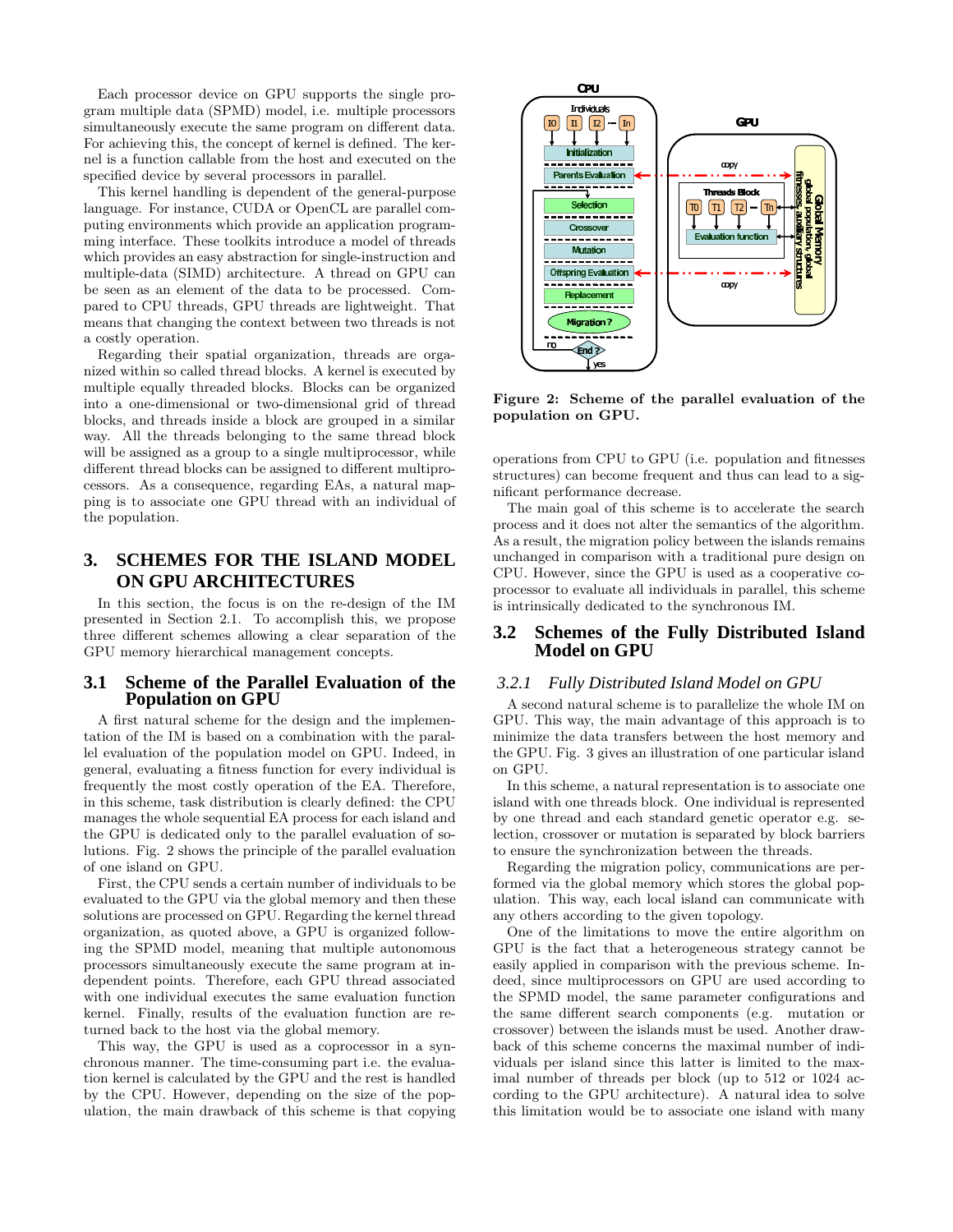

Figure 3: Scheme of the fully distributed island model on GPU.

threads blocks. However, it cannot be easily achieved in practice since (1) threads work in an asynchronous manner; (2) threads synchronizations are local to a same block. Indeed, one can imagine a scenario in which a selection is made on two individuals of a different block where one of the two threads has not yet updated its associated fitness value (i.e. one of the two individuals has not yet been evaluated).

#### *3.2.2 Fully Distributed Island Model on GPU Using Shared Memory*

Regarding the kernel memory management, from a hardware point of view, graphics cards consist of multiprocessors, each with processing units, registers and on-chip memory. Accessing global memory incurs an additional 400 to 600 clock cycles of memory latency. As a consequence, since this memory is not cached and its access is slow, one needs to minimize accesses to global memory (read/write operations) and reuse data within the local multiprocessor memories.

To accomplish this, the shared memory is a fast on-chip memory located on the multiprocessors and shared by threads of each thread block. This memory can be considered as a user-managed cache which can provide great speedups by conserving bandwidth to main memory [7]. Furthermore, since the shared memory is local to each threads block, it provides a way for threads to communicate within the same block.

Therefore, a last natural scheme is to associate each island to a threads block on GPU with the use of the fast shared memory. An illustration for one particular island of this scheme is shown in Fig. 4. This scheme is similar to the previous one except the fact that local island populations and their associated fitnesses are stored in the on-chip shared memory. This way, each individual (thread) on each island (block) performs the process evolution (initialization, evaluation, etc.) via the shared memory.

Regarding migration between islands, since migration requires an inter-island communication, copying operations from each local population (shared memory) to the global population (global memory) have to be considered.



Figure 4: Scheme of the fully distributed island model on GPU using shared memory.

Even if this scheme can improve the efficiency of the IM, it presents a major limitation: since each multiprocessor has a limited capacity of shared memory (16KB), only small problem instances can be dealt with. Indeed, the amount of allocated shared memory per block depends on both the local population size and the problem instance size. Therefore, a trade-off must be considered between the number of threads per block and the size of the handled problem.

## **4. ISSUES RELATED TO THE FULLY DIS-TRIBUTED SCHEMES**

We have presented three different schemes of the IM on GPU. The first scheme introduces the parallel evaluation of the global population and does not present any difficult issue. However, the two other schemes which involve the full parallelization of the IM on GPU presents many challenging problems related to the GPU execution model. In this section, we propose to re-visit the parameters of IMs on GPU.

- Exchange topology: Threads block can be identified using a one-dimensional or two-dimensional index. Therefore, two natural island topologies can be defined on GPU: ring (one-dimensional threads block) and 2D toroidal grid (two-dimensional threads block). Finding an efficient mapping between the GPU threads spatial organization and sophisticate island topologies is a challenging issue not addressed in this paper.
- Number of emigrants: This parameter does not present any important issue except the fact that if the number of emigrants is too important, accesses to the global memory will be more frequent leading to a small performance decrease.
- Emigrants selection policy: The selection policy is similar to the traditional selection in EAs. Basically, most of selection operators (e.g. tournament or roulette wheel) operate on unsorted data structures. Therefore, their implementation on GPU is similar to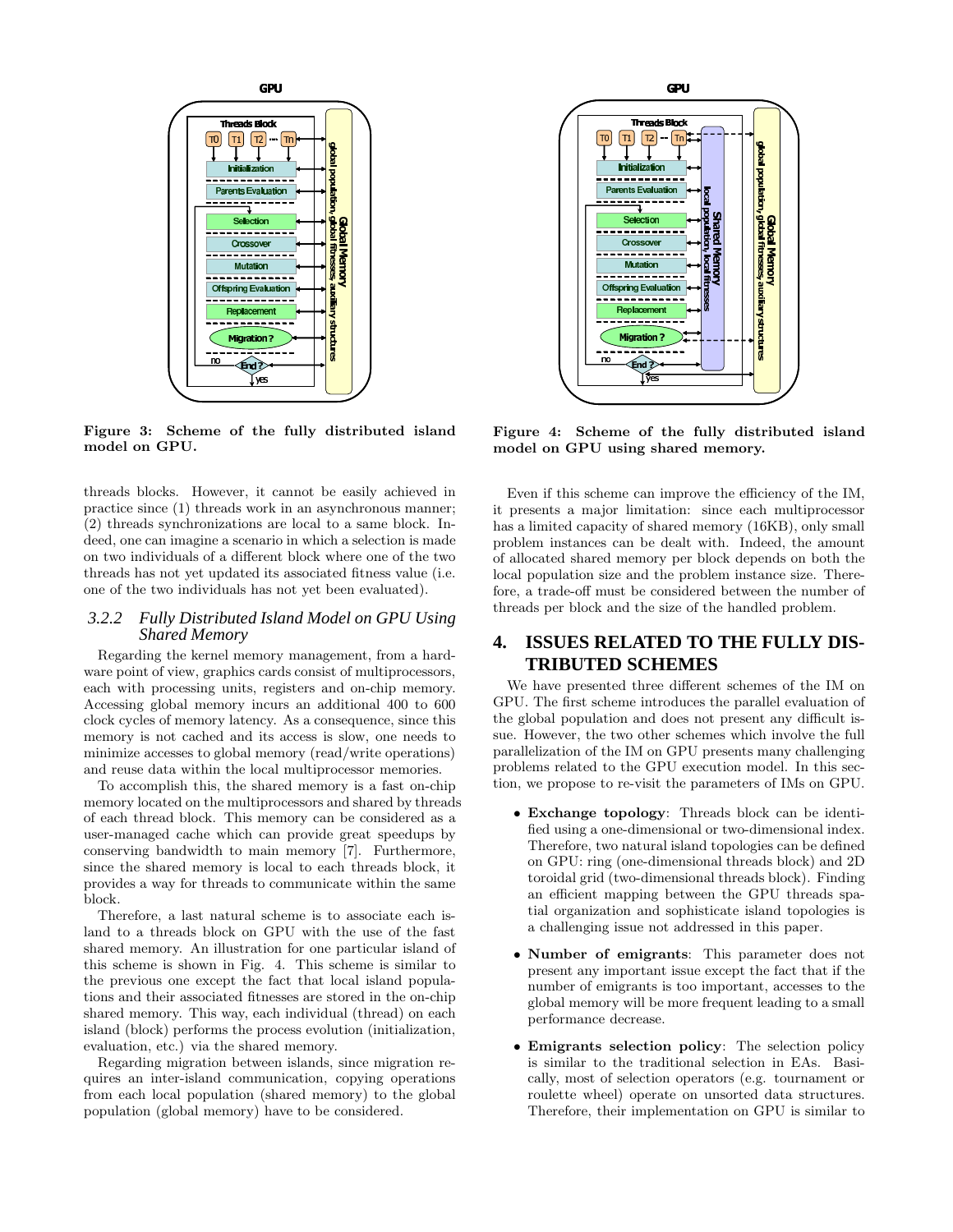

Figure 5: Principle of the bitonic sort.

a CPU one. However, some selection operators such as rank-based selections operate on sorted data structures. As a consequence, a significant issue occurs since sorting on the GPU is not as straightforward as on the CPU because the GPU is effectively a highly parallel SIMD architecture.

To deal with this issue, one efficient sort on GPU is the bitonic sort (see Fig. 5). Basically, this sort is based on (1) the concept of the bitonic sequence i.e. the composition of two subsequences, one monotonically non-decreasing and the other monotonically nonincreasing; (2) merging procedures to create a new bitonic sequence. Despite its complexity of  $O(log_2^2 n)$ , this sort has a high degree of parallelism. Thereby, it has been stated as one of the fastest sort on GPU for a relatively small number of elements [4]. As a consequence, this sort is particularly well-adapted for the IM since the size of each island is also relatively small.

- Replacement/integration policy: Symmetrically, the previous emigrants selection strategies on GPU can be similarly applied for the replacement/integration policy. However, in practice, pure elitist replacements can be also considered in which the worst local individuals are replaced. Since read/write operations on memory are performed in an asynchronous manner, finding the appropriate minimal/maximal fitnesses of each island is not easy. Indeed, traditional parallel techniques such as semaphores which imply the global synchronization (via atomic operations) of thousand of threads can drastically lead to a performance decrease. To deal with this issue, adaptation of parallel reduction techniques [7] for each thread block must be considered. This way, by using local synchronizations between threads in a same block, one can find the minimum/maximum of a given array since threads operate at different memory addresses (see Fig. 6).
- Migration decision criterion: Whatever the migration decision criterion (whether periodically or according to a particular criterion), since the order of the execution of threads is undefined, the evolution process of each island can be in different state (e.g. different generation). As a result, the migration on GPU between the different islands is intrinsically done in an asynchronous manner. Performing a synchronous IM on GPU represents a significant issue. Indeed, perform-



Figure 6: Reduction for finding the minimum value.



Figure 7: Implicit synchronization of threads to perform the synchronous island model.

ing a global synchronization on threads (e.g. by implementing semaphores) would lead to a great loss of performance. To deal with this, implicit synchronizations between the CPU and the GPU must be considered by associating one kernel execution with one generation of the evolutionary process. This way, when the execution of one generation in all islands on GPU is finished, the hand is returned back to the CPU ensuring an implicit global synchronization (see Fig. 7). However, performing such synchronous mechanisms leads to some unavoidable slight decrease of the performance due to the implicit synchronization and the kernel calls overhead.

Whether for a synchronous or an asynchronous model, regarding the scheme using shared memory, emigrants must be copied into the global memory to ensure their visibility between the different islands. Fig. 8 summarizes the main concepts presented above through an example of an IM on GPU using the shared memory.

Regarding the generic components of the traditional evolutionary process, the previous techniques can be applied to the selection and the replacement in a similar way. Regarding the components which are dependent of the problem (i.e. initialization, evaluation function and variation operators), they do not present specific issues related to the GPU kernel execution. From an implementation point of view, the only focus is the management of random numbers. To do this, efficient techniques are provided in many books such as [8]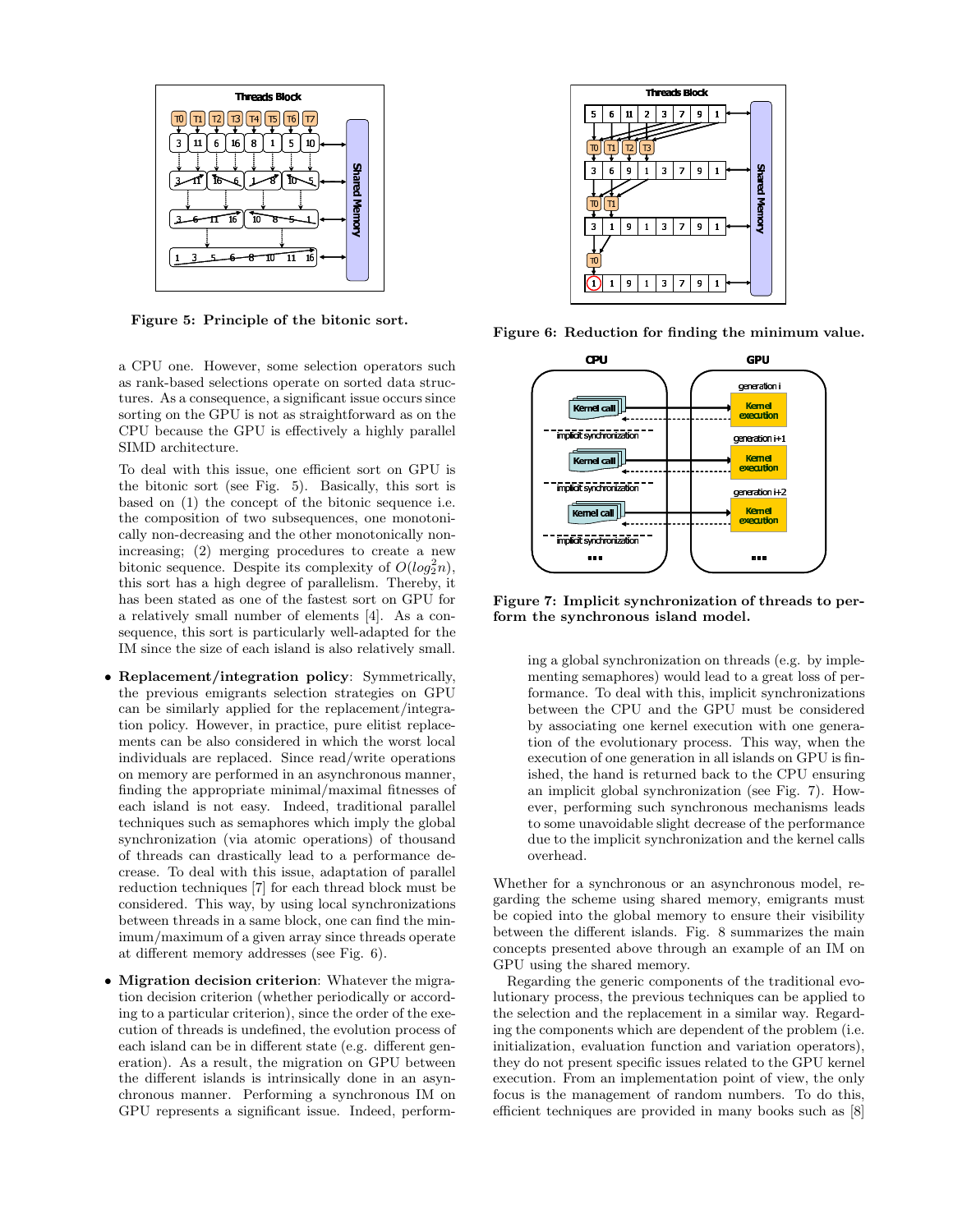

Figure 8: Migration between islands on GPU using a ring topology.

to implement random generators on GPU (e.g. Gaussian or Mersenne Twister generators).

### **5. EXPERIMENTATION**

To validate the different presented approaches of this paper, the Weierstrass-Mandelbrot functions have been considered on GPU. These functions belong to the class of continuous optimization problems. According to [6], Weierstrass-Mandelbrot functions are defined as follows:

$$
W_{b,h}(x) = \sum_{i=1}^{\infty} b^{-ih} \sin(b^i x) \quad \text{with } b > 1 \text{ and } 0 < h < 1 \tag{1}
$$

The parameter  $h$  has an impact on the irregularity ("noisy" local perturbation of limited amplitude) and these functions possess many local optima. Since the calculation of an infinite sum of sines is unpractical, a number of iterations is used to compute an approximation of the function (instead of  $\infty$ ). The higher this value is, the more the evaluation of an individual takes time. Another parameter that can be tuned for these functions is the dimension of the problem.

For this problem, different versions of the IM have been implemented on GPU using CUDA. The used configuration for the experiments is an Intel Xeon 8 cores 2.4 Ghz with a NVIDIA GTX 280 card (30 multiprocessors). For each experiment, different implementations are given: a standalone mono-core IM on CPU (CPU), the synchronous IM using the parallel evaluation of the population on GPU (CPU+GPU), the asynchronous fully distributed IM on GPU (GPU), the synchronous version (SGPU) and their associated version using shared memory (GPUShared and SGPUShared).

Regarding the evaluation function of the problem (i.e. the Weierstrass function (1)), the domain definition has been set to  $-1 \le x_k \le 1$ , h has been fixed to 0.25 and the number of iterations to compute the approximation to 100 (instead of  $\infty$ ). The complexity of the evaluation function is quadratic. The operators used in the evolutionary process for the implementations are the following: the crossover is a standard two-point crossover (crossover rate fixed to 80%) which generates two offspring, the mutation consists in changing randomly one gene with a real value taken in [−1; 1] (with a mutation rate of 30%), the selection is a deterministic tournament (tournament size fixed to the block size divided by four), the replacement is a  $(\mu + \lambda)$  replacement and the number of generations has been fixed to 100. Regarding the migration policy, a ring topology has been chosen, a deterministic tournament has been performed for both emigrants selection and migration replacement (tournament size fixed to the block size divided by four), the migration rate is equal to the number of local individuals divided by four and the migration frequency is set to 10 generations.

## **5.1 Measures in Terms of Efficiency**

The objective of the following experiments is to evaluate the impact of the GPU-based implementations in terms of efficiency. Only execution times (in seconds) and acceleration factors (compared to a mono-core CPU without GPU) are reported. The average time has been measured in seconds for 50 runs and the associated standard deviation is not represented since its value is small for every measured values.

The first experiment consists in varying the dimension of the Weierstrass function. Results are reported in Table 1(a). As long as the size of the dimension increases, each GPU version gives some outstanding accelerations compared to a CPU version (up to  $\times$  1757 for the GPUShared version). The use of the shared memory provides a way to accelerate efficiently the search process even if the GPU version is already impressive. However, due to its limited capacity, bigger instances such as a dimension of 11 cannot be handled in any shared memory versions.

Regarding the fully distributed synchronous versions, since implicit synchronizations are performed, a certain decrease of the speed-up (from  $\times 63$  to  $\times 293$  for the SGPU version) can be observed in comparison with their associated asynchronous versions. Nevertheless, the acceleration factors are still impressive. For the scheme of the parallel evaluation of the population (CPU+GPU version), the speed-ups are less important even if they remain significant (from  $\times 25$  to  $\times$ 170). This may be explained by the important number of data transfers between the CPU and the GPU.

A conclusion of the first experiment indicates that changing the dimension of the problem leads to better speed-ups for each GPU version. It seems obvious that the increase of the number of iterations to compute an approximation of the Weierstrass function would lead to similar results. A second experiment consists in varying the number of islands in order to measure the efficiency and the scalability of our approaches. Results of this experiment are reported in Table 1(b). Regarding each fully distributed version, for a small number of islands (i.e. one or two islands), the acceleration factor is significant but not impressive (from  $\times 7$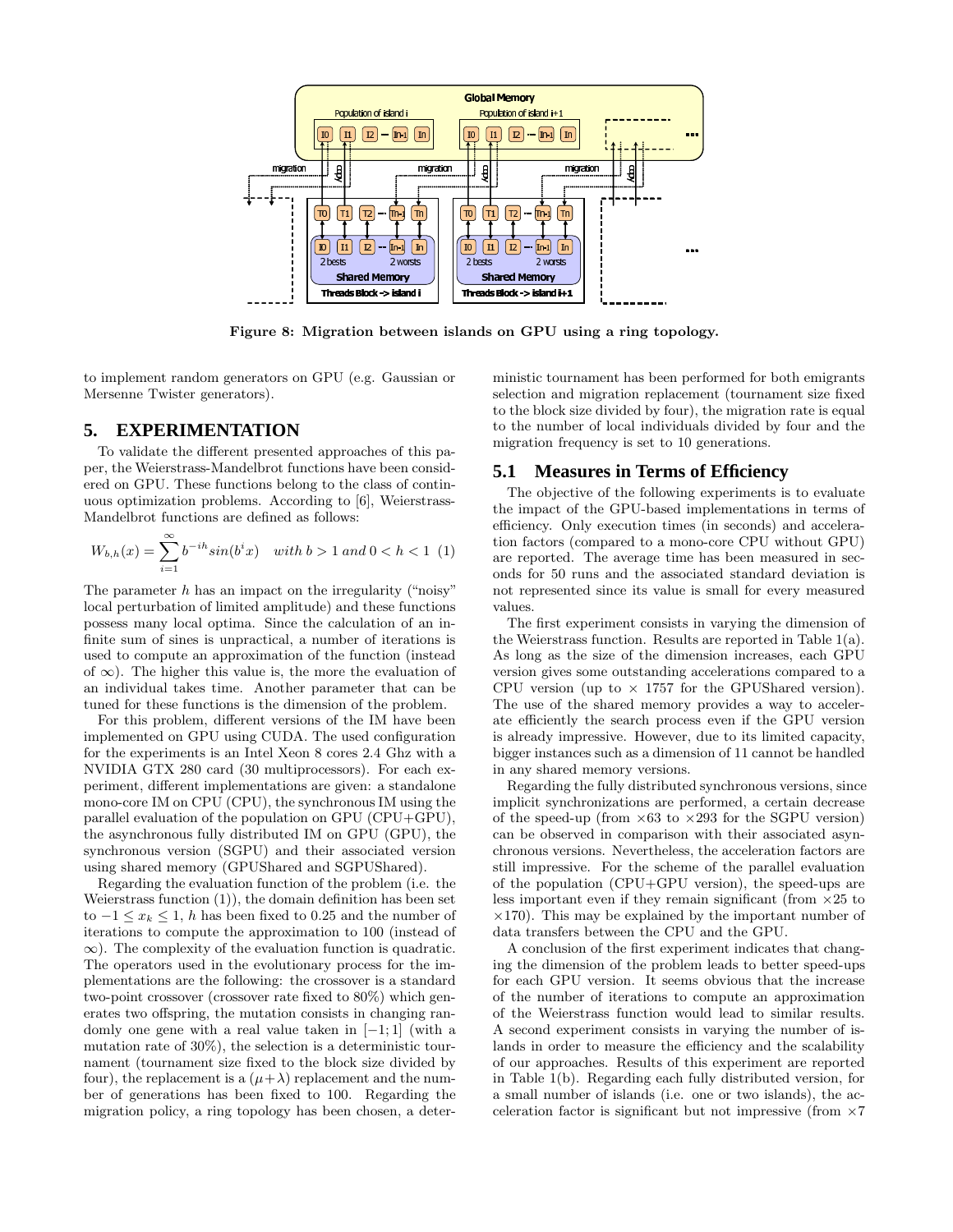Table 1: Table (a) consists in varying the instance size of the problem: the number of individuals per island is fixed to 128 and the global population to 8192 (64 islands). Table (b) consists in varying the number of islands: the dimension of the problem is fixed to 2 and the number of individuals per island to 128.

| (a)                     | $_{\rm CPU}$ | $CPU+GPU$ |              | $_{\rm GPU}$             |                          | GPUShared |                  | SGPU |              | SGPUShared |                          |
|-------------------------|--------------|-----------|--------------|--------------------------|--------------------------|-----------|------------------|------|--------------|------------|--------------------------|
| dimension               | time         | time      | speed-up     | time                     | speed-up                 | time      | speed-up         | time | speed-up     | time       | speed-up                 |
| 1                       | 23           | 0.92      | $\times 25$  | 0.16                     | $\times 143$             | 0.04      | $\times 845$     | 0.36 | $\times 63$  | 0.06       | $\times 375$             |
| $\overline{2}$          | 43           | 0.94      | $\times 46$  | 0.16                     | $\times 268$             | 0.03      | $\times 1150$    | 0.36 | $\times$ 119 | 0.08       | $\times 511$             |
| 3                       | 64           | 0.95      | $\times 67$  | 0.17                     | $\times 375$             | 0.05      | $\times 1365$    | 0.38 | $\times 167$ | 0.11       | $\times 607$             |
| 4                       | 85           | 0.97      | $\times 87$  | 0.21                     | $\times 403$             | 0.06      | $\times 1442$    | 0.47 | $\times$ 179 | 0.13       | $\times 641$             |
| $5\overline{5}$         | 105          | 1.00      | $\times 105$ | 0.22                     | $\times 479$             | 0.07      | $\times 1579$    | 0.50 | $\times 213$ | 0.15       | $\times 702$             |
| $\overline{6}$          | 127          | 1.02      | $\times 125$ | 0.24                     | $\times 519$             | 0.08      | $\times 1639$    | 0.55 | $\times 231$ | 0.17       | $\times 728$             |
| 7                       | 148          | 1.04      | $\times 142$ | 0.28                     | $\times 529$             | 0.09      | $\times 1659$    | 0.63 | $\times 235$ | 0.20       | $\times 737$             |
| $\overline{\mathbf{8}}$ | 168          | 1.09      | $\times 154$ | 0.30                     | $\times 554$             | 0.10      | $\times 1684$    | 0.68 | $\times 246$ | 0.23       | $\times 748$             |
| 9                       | 190          | 1.19      | $\times 159$ | 0.31                     | $\times 610$             | 0.11      | $\times 1736$    | 0.70 | $\times 271$ | 0.25       | $\times 772$             |
| 10                      | 211          | 1.28      | $\times 165$ | 0.33                     | $\times 639$             | 0.12      | $\times$ 1757    | 0.74 | $\times 284$ | 0.27       | $\times 781$             |
| 11                      | 231          | 1.36      | $\times170$  | 0.35                     | $\times 666$             |           |                  | 0.79 | $\times 293$ |            | $\overline{\phantom{0}}$ |
|                         |              |           |              |                          |                          |           |                  |      |              |            |                          |
|                         |              |           |              |                          |                          |           |                  |      |              |            |                          |
| (b)                     | CPU          |           | $CPU + GPU$  |                          | GPU                      |           | <b>GPUShared</b> |      | SGPU         |            | SGPUShared               |
| islands                 | time         | time      | speed-up     | time                     | speed-up                 | time      | speed-up         | time | speed-up     | time       | speed-up                 |
| 1.                      | 3            | 0.10      | $\times 33$  | 0.20                     | $\times17$               | 0.12      | $\times 27$      | 0.45 | $\times 7$   | 0.27       | $\times 12$              |
| $\overline{2}$          | 7            | 0.12      | $\times 55$  | 0.20                     | $\times 33$              | 0.13      | $\times 51$      | 0.45 | $\times 15$  | 0.29       | $\times 23$              |
| $\overline{4}$          | 13           | 0.15      | $\times 89$  | 0.20                     | $\times 65$              | 0.13      | $\times 104$     | 0.45 | $\times 29$  | 0.29       | $\times 46$              |
| $\overline{\mathbf{8}}$ | 26           | 0.19      | $\times$ 139 | 0.20                     | $\times$ 132             | 0.13      | $\times 207$     | 0.45 | $\times 59$  | 0.29       | $\times 92$              |
| 16                      | 53           | 0.34      | $\times 154$ | 0.21                     | $\times 256$             | 0.13      | $\times 403$     | 0.46 | $\times$ 114 | 0.29       | $\times 179$             |
| 32                      | 106          | 0.66      | $\times 160$ | 0.26                     | $\times 406$             | 0.13      | $\times 828$     | 0.59 | $\times 180$ | 0.29       | $\times 368$             |
| 64                      | 211          | 1.28      | $\times 165$ | 0.33                     | $\times 644$             | 0.14      | $\times 1560$    | 0.74 | $\times 286$ | 0.30       | $\times 693$             |
| 128                     | 422          | 2.68      | $\times 158$ | 0.45                     | $\times$ 939             | 0.26      | $\times 1596$    | 1.01 | $\times 417$ | 0.60       | $\times 709$             |
| 256                     | 845          | 5.61      | $\times 151$ | 0.69                     | $\times 1222$            | 0.50      | $\times 1677$    | 1.56 | $\times 543$ | 1.13       | $\times 746$             |
| 512                     | 1692         | 11.81     | $\times 143$ | 1.24                     | $\times 1365$            | 1.00      | $\times$ 1691    | 2.79 | $\times 607$ | 2.25       | $\times 752$             |
| 1024                    | 3382         | 25.72     | $\times$ 132 |                          |                          | 1.70      | $\times 1990$    |      |              | 3.82       | $\times 885$             |
| 2048                    | 6781         | 53.23     | $\times 127$ | $\overline{\phantom{0}}$ | $\overline{\phantom{0}}$ | 3.27      | $\times 2074$    |      |              | 7.36       | $\times 922$             |

to  $\times$ 51). This can be explained by the fact that since the global population is relatively small (less than 1024 threads), the number of threads per block is not enough to fully cover the memory access latency. However, the speed-up grows accordingly with the increase of the number of islands and remains impressive (up to ×2074 for GPUShared).

Regarding the CPU+GPU version, speed-ups for one or two islands are more important than for the fully distributed versions. Indeed, since only the evaluation of the population is distributed on GPU, fewer registers are allocated for each thread. As a result, this version benefits from a better occupancy of the multiprocessors for a small number of islands. GPU keeps accelerating the process with the islands increase until reaching a peak performance of  $\times$ 165 for 64 islands. After, the acceleration factor decreases with the augmentation of the number of islands. Indeed, for each parallel evaluation of the population, the amount of data transfers is proportional to the number of individuals (e.g. 524288 threads for 4096 islands). Thus, from a certain number of islands, the elapsed time for copying operations becomes significant leading certainly to a decrease of the performance.

Regarding the scalability of the fully distributed versions, from a certain number of islands, the GPU failed to execute the program because of the hardware register limitation. For instance, for a number of 1024 islands (131072 threads), the SGPU implementation could not be executed. In the GPUShared and the SGPUShared versions, since the shared memory is used conducting to fewer registers, this limit is reached for a larger number of 4096 islands. For the CPU+GPU version, it provides a higher scalability since far fewer registers are allocated (only the evaluation kernel is executed on GPU).

## **5.2 Measures in Terms of Effectiveness**

After measuring the efficiency of our approaches, the last experiment consists in evaluating the quality of the obtained solutions. To accomplish this in a fair manner, only GPU synchronous versions must be considered since it ensures that all of the synchronous models produce similar results. The parameters of this experiment are the same used before. Fig. 9 reports the evolution of the average of best fitness values during the first minute (50 executions). In agreement with the previous obtained results, the quality of the solutions differs accordingly to the employed scheme. Indeed, for instance, the best results are obtained with the fully distributed IM on GPU using shared memory. Precise measurement of the first seconds is not reported on the figure, but the evolution of the fitness for each GPU version decreases drastically during the first second. The evolution of the fitness keeps decreasing with time but with a rather slow convergence. It is possible that due to a high migration rate (25%), the diversity in the populations is lost too fast and therefore it becomes hard to find better results.

### **6. CONCLUSION AND DISCUSSION**

Parallel metaheuristics such as the IM allow to improve the effectiveness and robustness in optimization problems. Their exploitation for solving real-world problems is possible only by using a great computational power. Highperformance computing based on GPU accelerators is recently revealed as an efficient way to use the huge amount